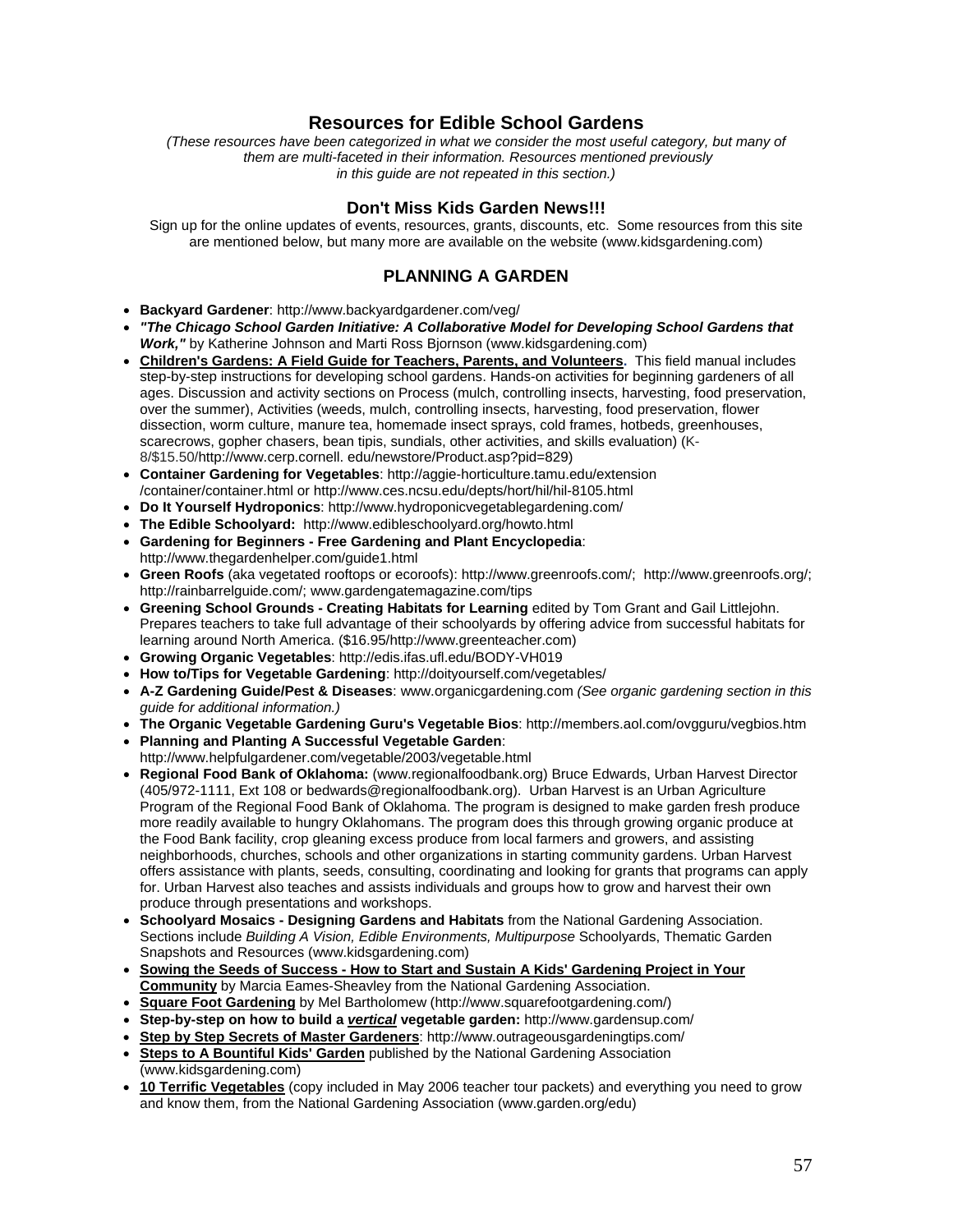## **CURRICULUM CONNECTIONS**

- **Ag in the Classroom**: http://www.agclassroom.org/ok. Oklahoma Ag in the Classroom is a joint project of Oklahoma Cooperative Extension Service, 4-H Youth Development, the Oklahoma Department of Agriculture, Food and Forestry, and the Oklahoma State Department of Education. The purpose of Oklahoma Ag in the Classroom is to help familiarize Oklahoma school children with Oklahoma's number one industry - the food and fiber industry. The lessons included in this package are hands-on and fun, making use of a subject and a substance that is very familiar and dear to most students - food.
- **"Digging Deeper Integrating Youth Gardens Into Schools & Communities A Comprehensive Guide"** by Joseph Kiefer & Martin Kemple
- **Food is Elementary**© (FIE) is a unique and vibrant curriculum introduced into schools and communities that teach children about food, nutrition, culture, and healthy living. Food is Elementary is published by Food Studies Institute: http://www.foodstudies.org/
- *The Edible Schoolyard*: lessons, recipes, and more: www.edibleschoolyard.org/about.html
- **"Garden Detectives A guide to using your powers of observation to solve the mystery of creating a healthy garden,***"* by Tahara Ezrahti and illustrated by Joal Morris and James F. Hodgson (from the Community Environmental Council B.U.G.S. program **Green Teacher Magazine**: *Two activities ("Glorious Weeds" and "Permaculture School Garden") in this guide were reprinted with permission from Green Teacher #78, Spring 2006. Subscriptions are \$28/year for four issues from: Green Teacher, PO Box 452, Niagara Falls NY 14304, (888) 804-1486, [www.greenteacher.com.](http://www.greenteacher.com/)*
- **Harvest of History.** The history of New York State agriculture is the story of our collective past. Harvest of History makes this story come alive. Explore the Village to find out where your food comes from, how and where it grows, and compare life in 1845 with our modern world. Then produce your own movie with the Village Videomaker. Our interdisciplinary curriculum for fourth-grade teachers explores how agriculture has been, and still is, an integral part of our lives in New York State. http://www.harvestofhistory.org/
- **The Interactive Garden** provides a web-based resource for educators and students aboutgardening and the food system: http://cerp.cornell.edu/ig/enter.asp
- **JMG, the Junior Master Gardener** Web site: [http://jmgkids.com/](http://www.jmgkids.com/)
- **The Leafy Greens Council**: http://www.leafy-greens.org/lessonplans.html (lesson plans and free materials such as book covers)
- **Making Field Journals** A binding experience: www.kidsgardening.com/growingideas/projects
- **Roots, Shoots, Buckets and Boots** Activities to do in the classroom by Sharon Lovejoy (See Children's Literature section below for more information.)
- **Produce for Better Health Foundation: http://www.5aday.com/html/educators/ educators\_home.php.** Offers "There's a Rainbow on My Plate," a free nutrition education curriculum that encourages kindergarten through sixth grade students to develop healthy eating habits. It is all about the importance of eating five or more servings of colorful, nutrient-rich fruits and vegetables every day. Activities and lessons are tailored for the K-3 audiences and fourth, fifth, and sixth grade audiences. An informative teacher's guide corresponds with fun and interactive activities, coloring pages, and take home literature.
- **School Market Program** The Food Trust: <http://www.thefoodtrust.org/php/programs/school.market.program.php>
- **Sustainable Food in Schools** (www.sustainabletable.com) Teacher lesson plans, ideas and resources for agriculture/food education; information for cafeterias and dining halls in getting connected to local foods and improving nutirition of school lunches; school gardens and food projects.

# **CHILDREN'S LITERATURE**

- **[And the Good Brown Earth](http://erclk.about.com/?zi=16/fMa):** Author and illustrator Kathy Henderson's mixed media artwork adds humor and charm to this picture book for three- to six-year-olds. Joe and Gram plant and cultivate a garden. Gram works methodically while Joe explores and learns, each helped by "the good brown earth." They dig in the fall, plan in the winter, plant in the spring, weed and water in summer, and gather produce and feast in late summer. The repetition in the text adds to the book's appeal. (Candlewick Press/\$15.00)
- **Blue Potatoes, Orange Tomatoes**. Colorful book how to grow a rainbow garden and recipes to boot by Rosalind Creasy with illustrations by Ruth Heller (Sierra Club Books/\$7.95/http://www. sierraclub.org/books/catalog/)
- **[The Carrot Seed](http://erclk.about.com/?zi=16/mEs)**. Ruth Kraus's classic little picture book for two- to five-year-olds is a delight. The spare and simple line drawings are by Crockett Johnson of "Harold and the Purple Crayon" fame. A little boy plants a carrot seed. Despite being told by his entire family that the seed won't grow, the boy perseveres. Every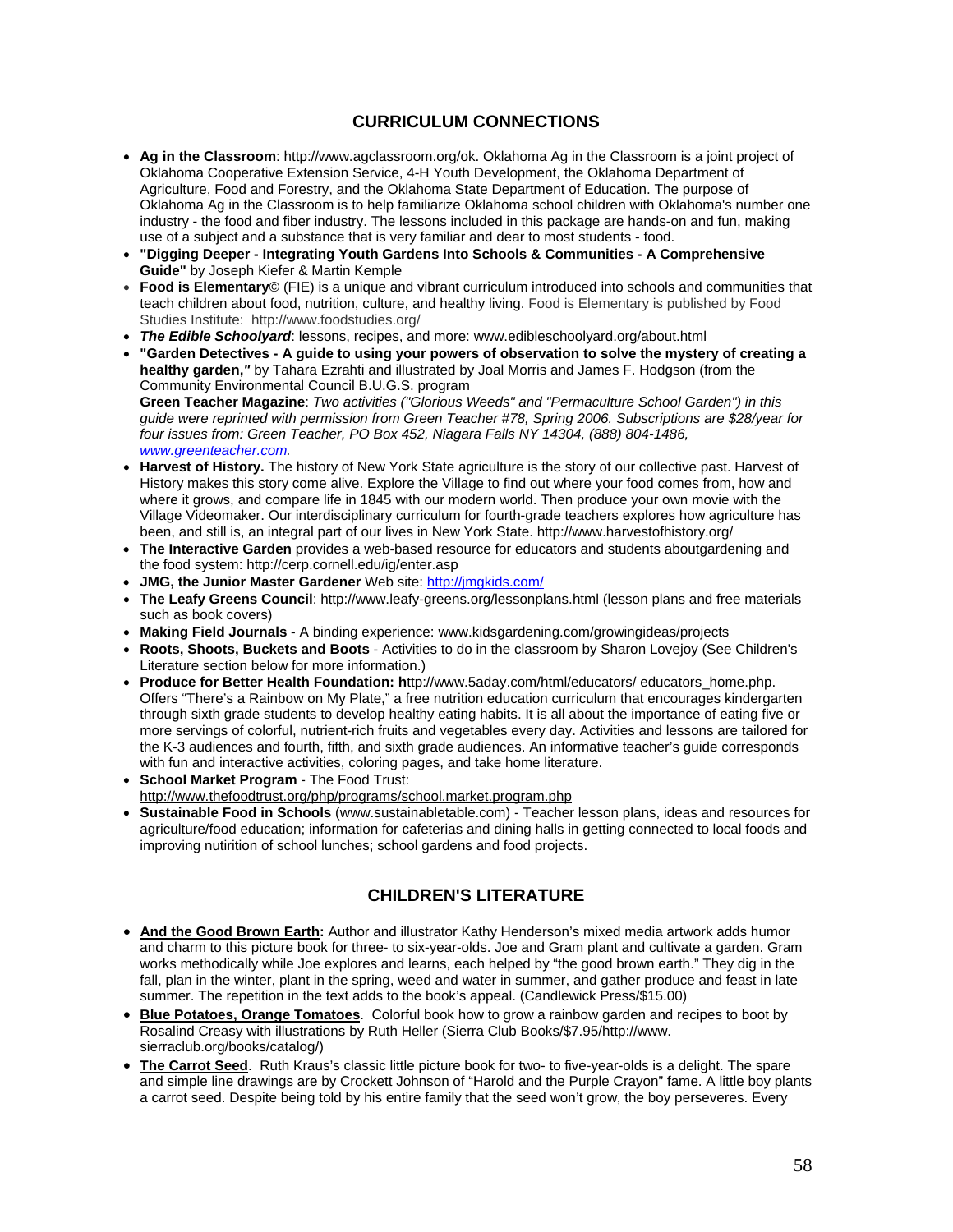day, he carefully weeds and waters the area where he planted the seed. A plant grows, and one day, the boy is rewarded with a big orange carrot. (HarperCollins/\$7.00)

- **[City Green](http://erclk.about.com/?zi=16/fM5).** What happens when a diverse group of city neighbors works together to rid their street of a litter-filled vacant lot? How young Mary, Miss Rosa, and their neighbors transform the vacant lot into a community garden of flowers and vegetables makes an interesting and realistic story. Author and illustrator DyAnne DiSalvo-Ryan's artwork in watercolor, pencils, and crayons captures the transformation of the lot. Recommended for six- to 10-year-olds. (HarperCollins/\$17)
- **[Growing Vegetable Soup.](http://erclk.about.com/?zi=16/fM%5b)** Author and illustrator Lois Ehlert's cut-paper collages are bold and colorful. The story of a father and child's vegetable garden project is told in rhyme. While the text of the story is brief, each of the plants, seeds, and gardening tools illustrated is labeled, making this a book that's fun to read aloud and then read through again identifying everything. The story begins with the planting of seeds and sprouts *and ends with delicious vegetable soup.* (Voyager Books/\$6.00)
- **The Humble Potato: Underground Gold** by Marcia Eames-Sheavly and Tracy Farrell. Join 3 imaginary children from different parts of the world (the Inca Empire, Ireland and Long Island) as they reveal their relationship with the potato through their history, celebrations, cultivation techniques and recipes. Hands-on activities and potato factoids add color to general information about botany and nutrition. 6 recipes are included - like how to bake a chocolate potato cake! (Grades 4-7/\$5.95/Cornell University)
- **In the Three Sisters Garden***: Native American stories and seasonal activities for the curious child*. Sister Corn, Sister Squash and Sister Bean introduce children to gardening in a year-long adventure that explores the ancient wisdom of the land. Recommended for PreK-5th grades. (\$28.50/www.kidsgardening.com)
- **Roots, Shoots, Buckets and Boots**. Sharon Lovejoy wrote this compact treasury of gardening lore, tips, and ideas for adults to share with children in grades K-4. What sets it apart from other how-to books on the subject is Lovejoy's artistic, whimsical, holistic approach. She gives guidelines and instructions for a backyard moon garden that attracts night creatures, thematic suggestions for a pizza garden and a pumpkin patch, and includes the smallest of gardens in a discarded glove or boot. The author's list of top 20 plants for kids will get youngsters and their parents raring to dig. While some of the recommended plants are unusual, a generous resource list complete with addresses, phone numbers, and Web sites should make ordering easy. Other novel, thrifty advice includes how to harvest seeds and how to make your own seed tape with toilet paper, flour paste, and seeds. (Workman Publishing/\$14.00)
- **[The Surprise Garden](http://erclk.about.com/?zi=16/fMY).** Three young children plant a "surprise garden," using seeds of varying shapes, sizes, and colors. Since they don't know what kinds of seeds they have planted, they have no idea what kinds of plants will grow in their garden. Carefully watering and weeding the seeds, they create a lush vegetable garden and enjoy a bountiful harvest. Shari Halpern's cut-paper collages of the children cultivating the garden and Zoe Hall's story will appeal to 3-6 year olds. (Scholastic/\$10.00)

## **RECIPES AND MORE**

- **Ag in the Classroom:** *Be a Food Explorer***,** Oklahoma Department of Agriculture, Food and Forestry: http://www.agclassroom.org/ok (See Appendix for sample recipes.)
- **The Edible Schoolyard**: lessons, recipes, and more: www.edibleschoolyard.org/about.html
- **Food is Elementary Recipes** (Recipes accompany Food is Elementary curriculum) Foodhttp://www.healthylunches.org/foodre.htm
- **The Sustainable Table:** A new way to learn about healthy food: www.SustainableTable.com
- **Great recipes for vegetables (good site for vegetarians):** http://vegweb.com/
- **[Saveur Cooks: Authentic American](http://www.amazon.com/exec/obidos/ASIN/0811821609/theorganicvegeta)** by the Editors of Saveur Magazine. Gorgeous photographs showcase food and the people who cook, raise, and eat it. A 320 page journey through the heart of America, complete with recipes, techniques, and the stories of famous chef and backyard barbecuer alike. A must have. Hardback, list \$40.00.
- **[Kitchen Herbs: The Art and Enjoyment of Growing Herbs and Cooking with Them](http://www.amazon.com/exec/obidos/ASIN/0553052659/theorganicvegeta)** by Sal Gilbertie. Out of print, but well worth the trouble to find used. Photographs of each herb, how to grow, propagation, **harvesting, and recipes. Hardback, list \$29.50.**
- **Organic Gardening's recipes** for appetizers, bread, breakfast, dessert, dips, main dishes, salads, sauces and side dishes: www.organicgardening.com/recipes
- **Produce for Better Health Foundation recipes:** http://www.5aday.com/html/recipes/recipes\_home.php
- *There's a Rainbow on My Plate.* Produce for Better Health Foundation is offering a free nutrition education curriculum that encourages kindergarten through sixth grade students to develop healthy eating habits. "There's a Rainbow on My Plate" is all about the importance of eating five or more servings of colorful, nutrient-rich fruits and vegetables every day. Activities and lessons are tailored for the K-3 audiences and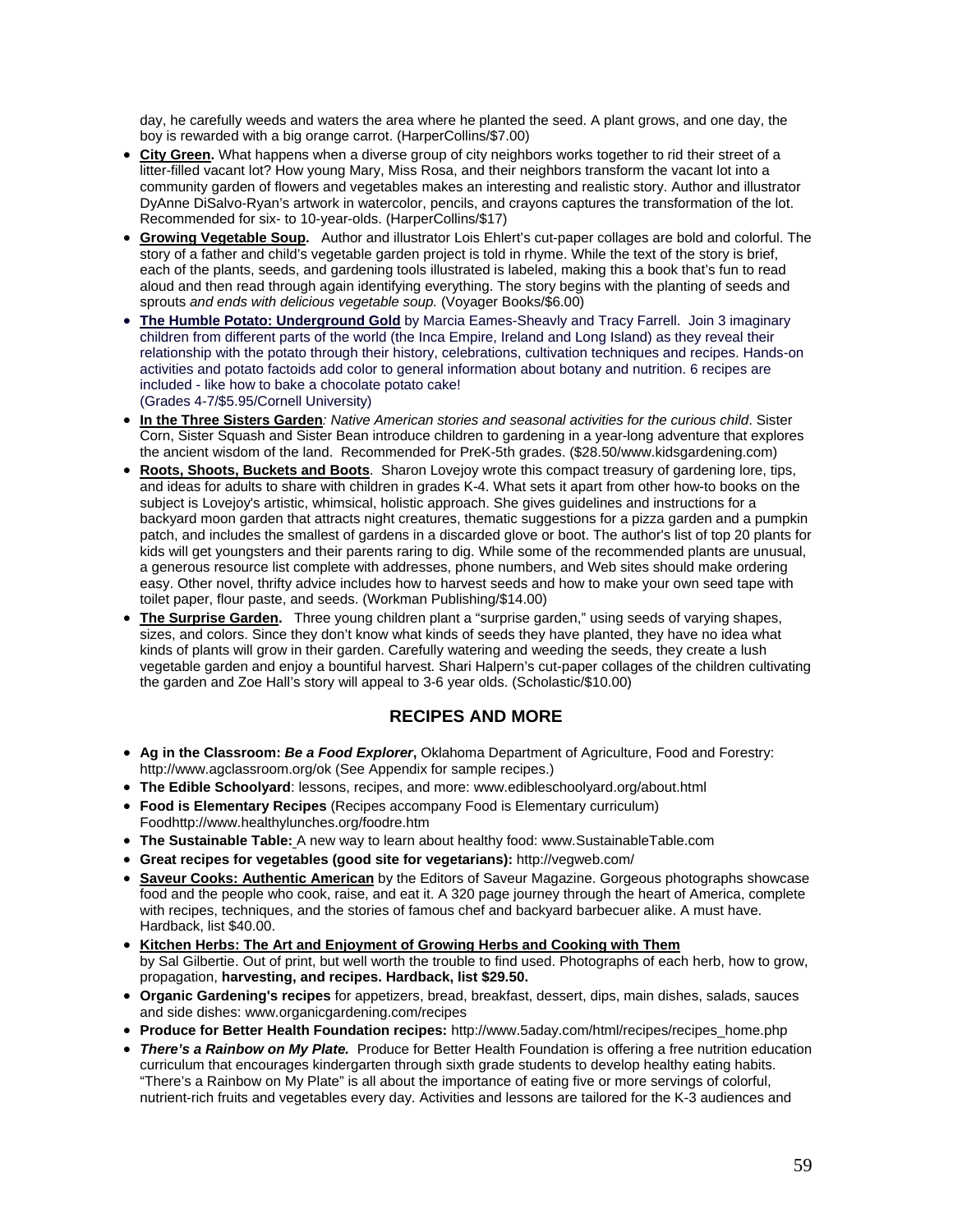fourth, fifth, and sixth grade audiences. An informative teacher's guide corresponds with fun and interactive activities, coloring pages, and take home literature to help students remember to put a rainbow of color on their plates every day.

# **RESOURCE BOOKS & PERIODICALS**

- **All About Apples** *Classroom Activities & Resources.* "All About Apples" teaching kit includes a large full color poster and master copies of learning activities and general information about apples which can by duplicated. The focus is on the seasonal life cycle of apple growing, and the ways in which apples come to market. Included are tips for use of the materials and on visiting an apple orchard near your home. (Kit \$10/Cornell: http://www.cerp.cornell.edu/newstore/
- **Dig, Plant, Grow**. This imaginative, kid-friendly book of garden activity ideas includes 33 fun projects kids can make with economical, everyday materials, whether it's a milk jug bird feeder or a vine tepee, a tire sculpture or a global garden. *Dig, Plant, Grow* also includes 75 plants that are easy for kids to grow, and suggestions for how to use a number of the projects alongside related classroom units. 160 pages; gr K-6. (www.kidsgardening.com)
- **From Seed to Seed: Plant Science for K-8 Educators** online course for teachers: http://www.kidsgardening.com/onlinecourse/Intro1.htm
- **Gardening Wizardry for Children** by L. Patricia Kite. A history and folklore of common fruits and vegetables.
- **Great Garden Companions: A Companion-Planting System for a Beautiful, Chemical-Free Vegetable Garden** by [Sally Jean Cunningham](http://www.amazon.com/exec/obidos/search-handle-url/index=books&field-author-exact=Sally%20Jean%20Cunningham&rank=-relevance%2C%2Bavailability%2C-daterank/103-8267661-0239006) (Paperback/\$11)
- **Healthy Foods from Healthy Soils**. This book invites you and your students to discover where food comes from, how our bodies use food, and what happens to food waste. You'll participate in the ecological cycle of food production, compost formation, and recycling back to the soil, while helping children understand how their food choices affect not only their own health, but also farmers, the environment, and your local community. Includes background information and a guide for integrating activities into the classroom. 256 pages; gr K-6. (www.kidsgardening.com)
- **Jeff Ball's 60-Minute Vegetable Garden** Just one hour a week for the most productive vegetable garden possible. (Rodale Press, 1985)
- **[Organic Pest & Disease Control](http://www.amazon.com/exec/obidos/ASIN/0395813700/theorganicvegeta)** by Barbara W. Ellis (Editor), Frances Tenenbaum (Editor). This is a great basic primer with drop-dead gorgeous illustrations of insects and diseases. Who ever thought a mole cricket could look this good? (One of Taylor's Weekend Gardening Guides, paperback/\$12.95)
- **[Rodale's All New Encyclopedia of Organic Gardening: The Indispensable Resource for Every](http://www.amazon.com/exec/obidos/ASIN/0875965997/theorganicvegeta)  [Gardener](http://www.amazon.com/exec/obidos/ASIN/0875965997/theorganicvegeta)** by Marshall Bradley, Barbara W. Ellis (Editor), Fern Marshal Bradley. This is the bible of organic gardening...everything (well, almost) that you could possibly want to know in 690 pages of gardening nirvana. (Paperback, list \$19.95.)
- *[Taunton's Kitchen Gardener](http://www.kitchengarden.com/)* If you only subscribe to one vegetable gardening magazine, this should be the one. The articles are fresh, beautifully illustrated, and informative without getting bogged down in too many technical details. It includes tips, projects, cultivation, and cooking information. The only downside is that you'll be waiting by the mailbox for awhile in anticipation of the next issue... it's only published bimonthly. (Subscription \$24/ year (6 issues); \$4.95 each at the newsstand)
- *Where Can You Find Corn After It Leaves the Field***?** This 4-color poster has small windows showing places where corn products are used. It is geared for elementary students and contains many surprises. Corn is used in food, shoestrings, firecrackers and many other products. The poster helps children become aware of the varied uses of corn as the windows are opened. (\$2.00/ http://www.cerp.cornell.edu/newstore/default.asp)

# **SCHOOL COMPOSTING AND WORM COMPOSTING RESOURCES**

- **Ask the Answer Worm:** http://www.nrcs.usda.gov/feature/education/squirm/skworm.html
- **Scraps to Soil: A How to Guide for School Composting** (Developed by Ivy Zeller, School Education Coordinator, Montpelier, VT) Provides information on the natural science of the compost process, as well as step-by-step instructions for implementing a program at your school. The guide provides teachers with classroom activities, resource information, and the script to *Chef Suzette's Feedbag Restaurant,* an original compost assembly program. Copies are available from Susie Shields, susie.shields@deq.state.ok.us or (405) 702-5166.
- **Stan Slaughter**, Eco-Troubador, Tel: 1-888-484-4477, Web Site: www.stanslaughter.com. Award winning teacher and seasoned performer, Stan has traveled throughout the country since 1987 performing a repertoire of original and old favorite Earth Songs at schools, museums, libraries and festivals. He is a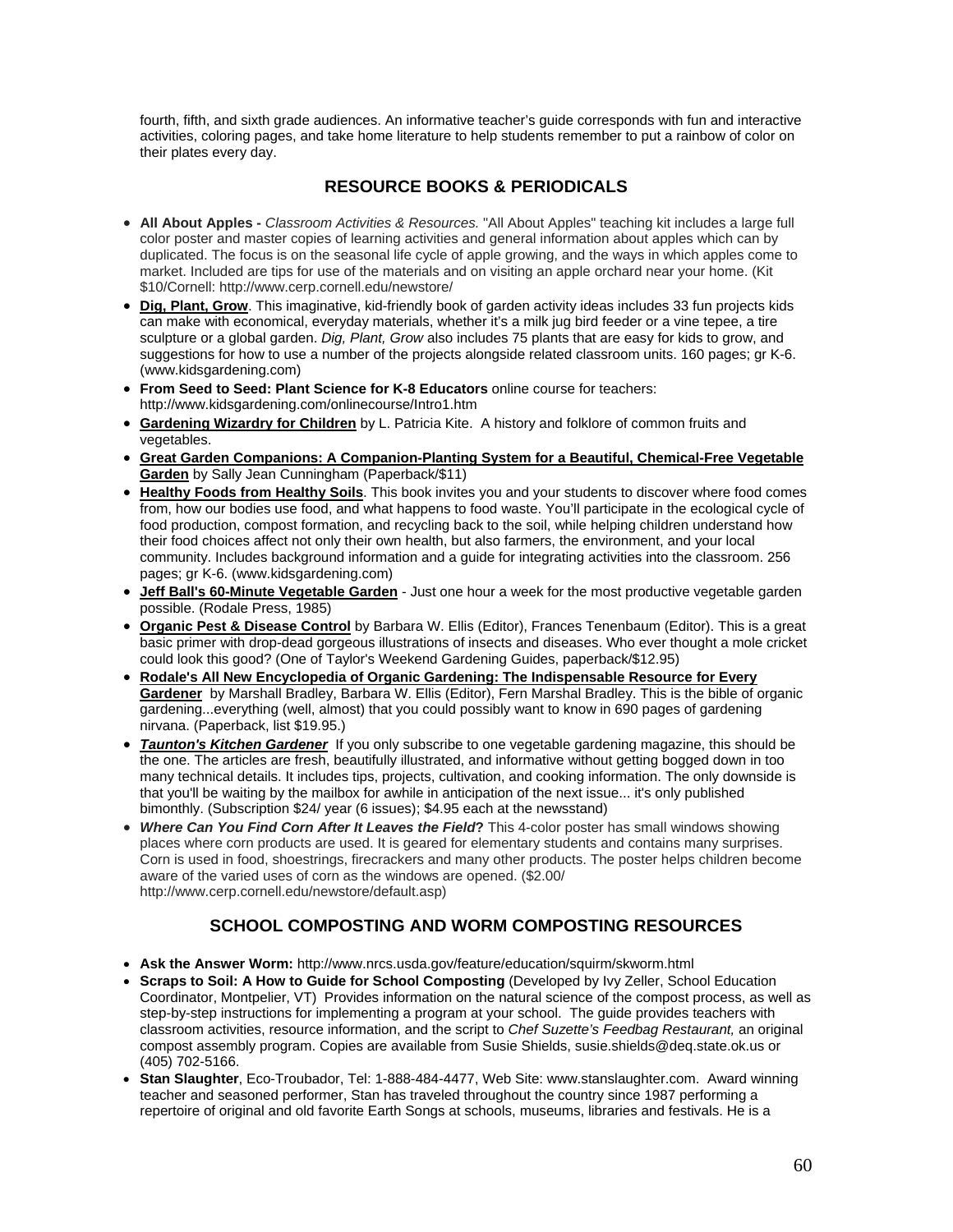proven crowd pleaser with both children and adults.

- Rot "N Roll—The Greatest Hits of Recycling and Composting (tape and songbook, \$20)
- √ Unintended Consequences (CD with songs, \$15 about household pollutants/water protection)
- $\sqrt{\phantom{a}}$  Compost Gin card game (\$12)
- √ Instructional Compost Cycle Poster (\$4.00)
- $\sqrt{ }$  The Composters Learning Guide (\$6.00)
- √ The Composters Color Workbook (\$4.00)
- **Vermicomposting Lesson Plans** (PROP-Professional Recyclers of Pennsylvania) Online at: www.proprecycles.org/Vermicomposting%20Lesson%20Plans.html
- **The Wonderful World of Wigglers** *Exploring the Mysteries of the Mighty Earthworm through Stories and Activities for the Curious Child*. Hands-on activities help children ages 5-10 discover the rich and intricate world of earthworms. Often thought of only as bait for fish, earthworms play a key role as recyclers, humidifiers, plowers and air-conditioners of the soil. Filled with hands-on activities designed to challenge children to solve real-life problems utilizing creative thinking skills. Emphasizes interrelationships between earthworms, soil, and ecological sustainability. (\$14.95/www.AcornNaturalists.com/store)

#### • **www.WormWoman.com -** *Resources from Mary Appelhof, the worm woman*

- √ "Worm Acres" Composting Kit for kids (\$34.95); school kit (\$84.95) with or without worms
- $\sqrt{\phantom{a}}$  "Worm in the Apple" puppet (\$4.95)
- √ Wormania! video and teaching guide\* (Worms Eat Our Garbage) for ages 8up (\$34.95)
- √ Worm Bin Creatures Alive Through a Microscope (VHS)

Video zeroes in on the tiny organisms often seen but rarely identified in a worm bin. Under Warren's microscope, well-lit colorful, and in focus, busy little creatures such as springtails and mites amuse and entertain as they busily go about in search of food or shelter. Level: Middle-school through adult Price: VHS\$25.00/PAL \$50.00

√ Worms Eat My Garbage*.* All about worm composting for the individual. (\$7.95)

√ \*Worms Eat Our Garbage*.* Classroom activities for worm composting. Over 150 activities in science, mathematics, language arts, and creativity. Includes scientific methods, observing, recording data, and more. Grades 4-8. (\$20.95)

- √ Worm Away classroom worm bins, \$69 or \$80
- √ The Worm Cafe: Mid-scale Vermicomposting of Lunchroom Wastes

This manual describes how a teacher and her students developed a system to compost lunchroom waste with worms and save their school \$6000 per year. How they performed a waste audit, garnered support from school personnel. Discusses bins, bedding, maintenance, harvesting and using castings in the school garden. Contains earthworm diagrams, bulletin board materials, quizes, letter to parents, charts, and dozens of resources. Price: \$29.95

### • **Worm Suppliers (Oklahoma)**

√ **John Herndon, Norman,** SBMH2@aol.com, (405) 329-4006 (Generally \$20 per pound, but might make a deal). Educational presentations and redworms.

√ **Worm Solutions—**Jerald Ashby, Yukon, OK, ashby@wormsolutionsok.com, (405) 417-4989,

www.wormsolutionsok.com, Conducts educational sessions for student visits to pizza and worm farm.

- **"Worm Digest"** (Contact: Edible City Resource Center, P.O. Box 544, Eugene, OR 97440-9998) Worms deepening our connection to food and soil. Great for classroom teachers! Subscription: Individual =  $$12.00/10$  or more = \$3.50 ea./Back issues = \$3.50 ea.
- **"Worm Composting"** (a "how to" brochure). Department of Environmental Quality, PDF available at: http://www.deq.state.ok.us/factsheets/local/worms.pdf
- **The Video Project (films)**
- **Zeke the Sheik and the Ladder of Matter** (ZEK-096-V) Entertaining introduction to composting (29 min., University-adult, \$59.95)
- Composting for Busy People (HOM-759-V) Learn how to compost from real people (17 min,, all ages, \$65)
- **Additional Websites:** 
	- √ www.wormswrangler.com
	- √ www.composters.com/docs/worms.html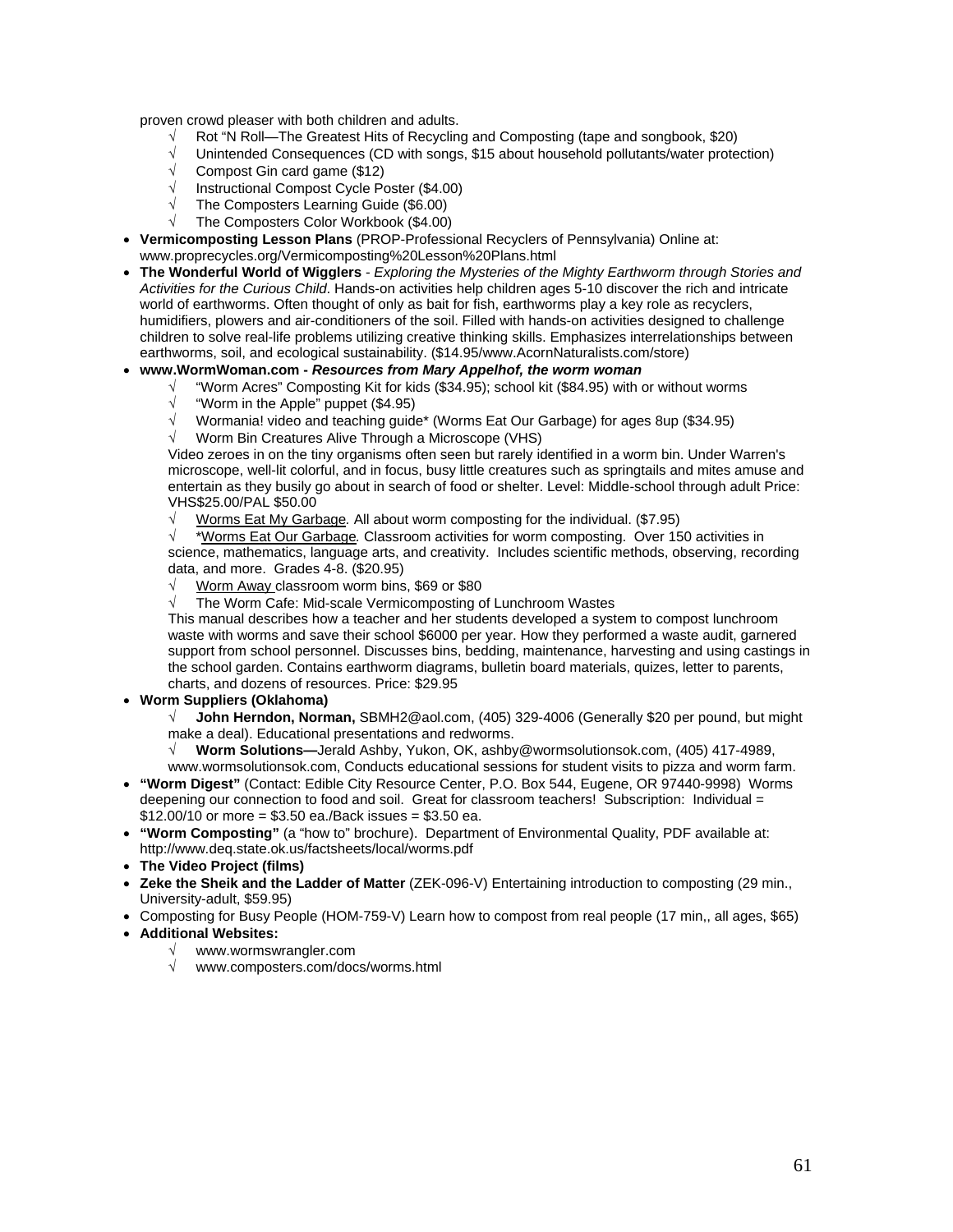### **FUNDING OPPORTUNITIES**

#### **STATE SOURCES**

 **Ag in the Classroom** Oklahoma Ag in the Classroom is pleased to request grant proposals from educators to expand agricultural literacy in Oklahoma schools. Funding for these grants has been made available through the Oklahoma Pork Council. Grants will be awarded in amounts from \$100 to \$300 each. Proposals are received on a perpetual basis and funded based upon project merit and the availability of funds. Grants are available to K-8 educators in Oklahoma working in public or private schools and to educators who work with students, grades K-8, in nonformal educational settings, e.g., after school programs, alternative education programs, 4-H clubs, etc. Website: www.clover.okstate.edu/fourh/aitc/grants/grantap.doc

 **Environmental License Tag Grants.** Sponsored by the Oklahoma Environmental Quality Education Committee. \$500 grants to promote new enthusiasm for the practice of environmental education for Oklahoma teachers or youth leaders and \$200 grants for high school field trips are awarded annually. The program must benefit the youth of Oklahoma through the programs developed or enhanced by the grant. Five \$1000 outdoor classroom grants are also available through the same application. These proposals are generally due the end of October or November, with the winners announced in January. Funds may be used for classroom education materials, supplies for specific lesson plans, films and videos, continuing education, resource trunks, outdoor classroom setup, etc. 22-25 grants have been awarded annually since 1996. Funds are distributed through the DEQ. Website: www.deq.state.ok.us Contact: Susie Shields (405) 702-5166 or susie.shields@deq.state.ok.us

**Learn and Serve America Program**. Awards grants to schools for efforts that engage students in environmental and other community activities. School projects meeting specifications may be eligible for grants ranging from \$1,200 to \$15,000. In addition to funding, schools receive access to training and resources and have opportunities to learn from each other at more regular network meetings. Some outdoor classrooms and habitat programs have been started through this program. These funds are appropriated by Congress and amounts awarded may shift from year to year. Contact: Charles Mohr or Robert Bush, Learn and Serve America, Oklahoma State Department of Education, 2500 N. Lincoln, Oklahoma City, OK 73105, (405) 521-4795 or charles\_mohr@sde.state.ok.us.

 **Urban and Community Forestry Challenge Grants.** Sponsored by the Oklahoma Department of Agriculture Forestry Services in cooperation with the U.S. Forest Service and the Oklahoma Urban and Community Forestry Council, this grant program is designed to establish, expand and promote urban and community forestry in the State of Oklahoma. Grants may be awarded to state and local units of government, approved non-profit organizations, neighborhood associations, civic groups, educational institutions or other tree volunteer groups. All projects must occur in Oklahoma. The amount available ranges from \$1,000 to \$10,000 per grant and is a 50% matching program. However, in-kind matching is acceptable. Contact: Mark Bays (405) 521-3864 to request a grant package.

**U.S. Fish and Wildlife Services Outdoor Classroom Grants**. The U.S. Fish and Wildlife Services' (FWS) Partners for Fish and Wildlife Program provides project development grants up to \$5,000.00 for Outdoor Environmental Classrooms. These Outdoor Classrooms must emphasis wetlands and/or endangered and threatened ecosystems in Oklahoma. Funds are to be used for project development, such as, wetland construction, walkways, gazebos, plant material, etc. For more information on wetland development and how to get a wetland classroom going at your school, call Jontie Aldrich or Ken Williams (918) 581-7458.

 **Weyerhaeuser Excellence in Recycling Award.** Ten \$1,000 awards are given in Oklahoma annually. Awards are available to public/private schools (K-12) in Oklahoma. Existing, expanding or start-up recycling and/or composting programs are eligible. Requests for proposals are distributed through the Department of Environmental Quality. Applications will be solicited in the spring, with awards made by Weyerhaeuser in the fall. Contact: Bryce Hulsey (405) 702-5170 or bryce.hulsey@deq.state.ok.us.

#### **NATIONAL SOURCES**

 **Best Buy Children's Foundation.** To enhance the quality of life of school-age children in communities where Best Buy Co., Inc. maintains a presence - through support of programs and organizations that offer leadership and educational opportunities. The Foundation invests in organizations and programs committed to making a difference in the lives of children. Emphasis is placed on innovative programs that promote personal achievement, mentor relationships and life skills, and accentuate learning opportunities for school-age children. All grants are given to 501(c)(3) organizations or organizations seeking this nonprofit status. Proposals are accepted on an ongoing basis. Contact: Best Buy Children's Foundation, Community Relations Dept., P.O. Box 9448, Minneapolis, MN 55440-9448, Phone:(952)947- 2650, Website: www.bestbuy.com/about/CommunityRelations.asp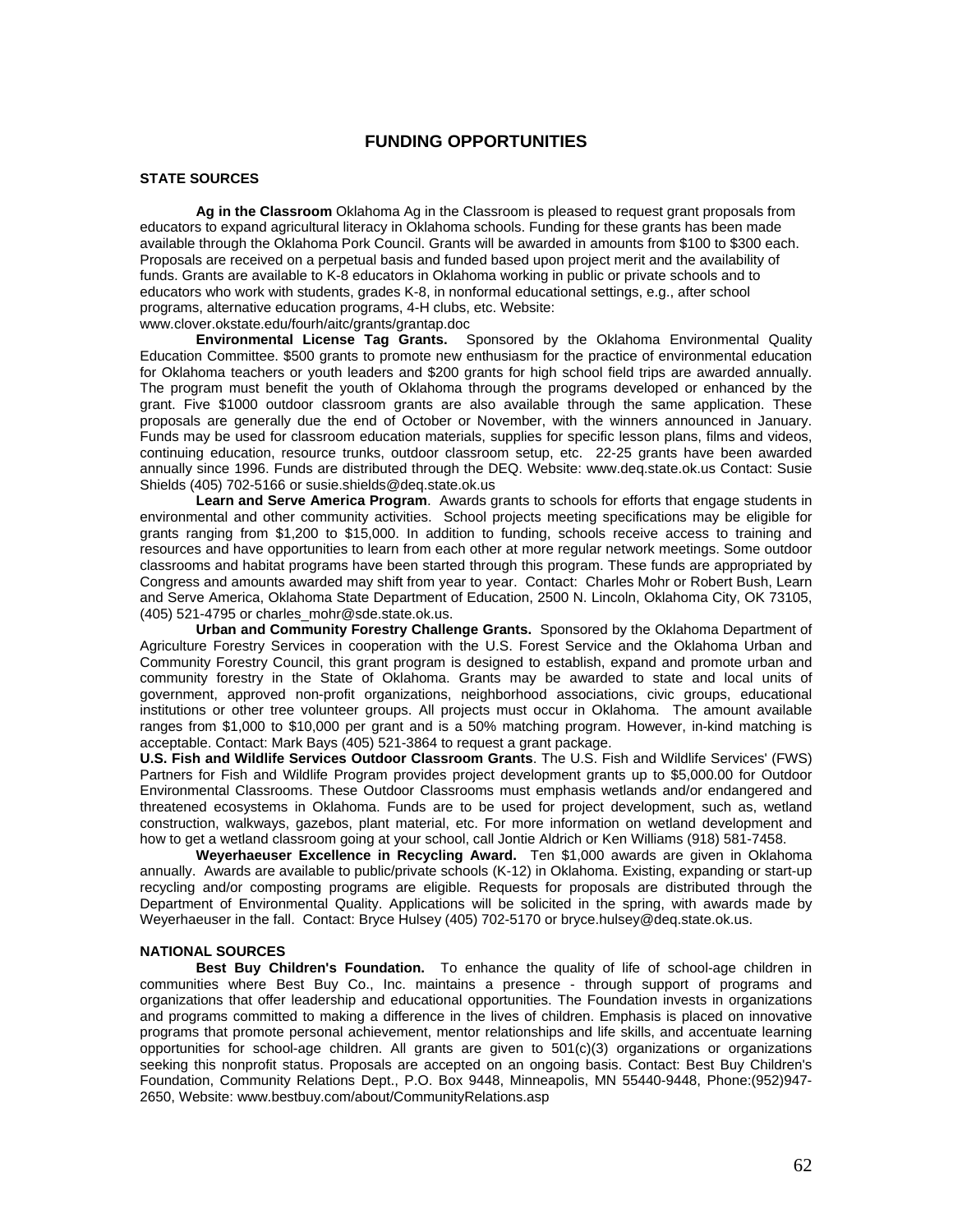**Butterfly Garden Grants.** Available from Hasbro Children's Foundation where the focus is on gardens that have strong educational emphasis at schools located in economically disadvantaged areas. Deadline is in February, but proposals received sooner seem to have better chance. Contact: Jane Englebardt, Executive Director, Hasbro Children's Foundation, 32 West 23rd Street, New York, NY 10010, (212) 645-2400.

 **Captain Planet Foundation**. Supports environmental projects for youth with grants from \$250- \$2,500. All projects must: promote understanding of environmental issues; focus on hands-on activities; involve children and teens 6-18 (elementary through high school); help young people develop planning and problem-solving skills; and include adult supervision. Web: www.turner.com/cpf or e-mail: captain.planet.foundation@turner.com

 **Coca-Cola Foundation** aims to provide youth with the educational opportunities and support systems they need to become knowledgeable about the world in which they live and better able to give back to their communities. Three main areas include: 1) HIGHER EDUCATION: Pipeline programs connecting various levels of education that encourage students to stay in school and to proceed with confidence to college and graduate school; Scholarship programs in support of graduate and undergraduate students; Minority advancement in the form of scholarships, urban programs and cultural diversity programs; 2) CLASSROOM TEACHING AND LEARNING: Innovative K-12 public school programs, and those outside the "four walls" of the classroom; Teacher development programs; Smaller projects dealing with specific activities in the elementary and secondary classroom; 3) GLOBAL EDUCATION: Programs that encourage international studies, global understanding or student/faculty exchange; Programs outside the United States promoting education: www2.coca-cola.com/citizenship/foundation\_guidelines.html

 **EPA Environmental Education Grants.** Sponsored by U.S. Environmental Protection Agency to support environmental education efforts at the grassroots level. Local educational institutions, state agencies and non-profit groups are eligible to apply. These grants cannot be used for structure construction and a 25% cash or in-kind matching donation is required. Amount: \$5,000 to \$250,000. The deadline for applications varies from year to year. The RFP (request for proposals) usually comes out sometime during the summer, with the deadline in the fall. Contact: Jo Taylor, EE Coordinator, U.S. EPA Region VI, 1445 Ross Avenue, Dallas, TX 75202 (214) 665-2200 or 1-800-887-6063 or find lots of information on the web: www.epa.gov/epahome/grants.htm.

**Global Releaf Fund.** Sponsored by American Forests for tree planting and care projects and educational efforts which encourage local volunteer efforts and donations. Larger trees in urban settings are preferred to reforestation projects using seedlings. 50% matching cash or in-kind donation required. Amount \$500-\$2,500. Applications due in January with funding awarded in February. Contact: Karen Fedor, Global ReLeaf Fund, 1516 P. Street, NW, Washington, D.C. 20005

**GreenWorks! Community Action Projects.** This Project Learning Tree's (PLT) environmental community action component encourages students to participate in community based partnerships by developing and implementing environmental action projects, such as graffiti paint overs, tree plantings, stream clean-ups and recycling projects. Applicants must be PLT trained, must establish a partnership to implement the project (i.e. school/PTA, school/local business, girl scout troop/local business, etc.) and must raise 50% project matching funds (may be in-kind services/time). Projects must be community/school based and have student/youth participation. The annual deadline is usually in April. A maximum of \$200 per project is available. Contact: Caroline Alston, GreenWorks! Grants, 111 19th Street,NW, #780, Washington, DC 20036, (202) 463-2461, caroline\_alston@plt.org.

**The Home Depot**. Offers grants for Sustainable and Green Building Practices, Forestry and Ecology, Clean-up and Recycling, Lead Poisoning Prevention, and Consumer Education has opened where they can do the most good. Environmental proposals are accepted, and must be postmarked, between November 1st and December 15th annually. There is no application form. Rather, The Home Depot prefers you tell them about your project in your own words, describing its scope, budget, and any other details. Announcements of awards will be made in writing between February 15th and 28th and will be paid out between March and July of each year. Organizations requesting a grant are required to have a Federal Tax Exempt nonprofit status and must include a copy of the 501(C)(3) letter/form. http://www.homedepotfoundation.org/

**Learn and Serve America** sponsors Service-Learning Grants ranging from \$1,200-15,000 to schools for efforts that engage students in environmental and other community activities. Some outdoor classrooms and habitat programs have been started through this program. See website for information: http://www.learnandserve.org/for\_organizations/funding/index.asp.

**National Fish and Wildlife Foundation Grants.** Emphasizes innovative and effective wildlife conservation activities in an urban or rural setting. Governmental units, educational or non-profit groups are eligible to apply for amounts of \$10,000 and up. A 50-100% matching cash donation is required. Applications are due in January with funding awarded in May or in March with funding awarded in August. Contact: National Fish and Wildlife Foundation, 1120 Connecticut Ave., NW, Suite 900, Washington, DC 20036, (202) 857-0166, website: www.nfwf.org/grants.html.

**National Geographic Society Education Foundation.** The foundation's teacher grants are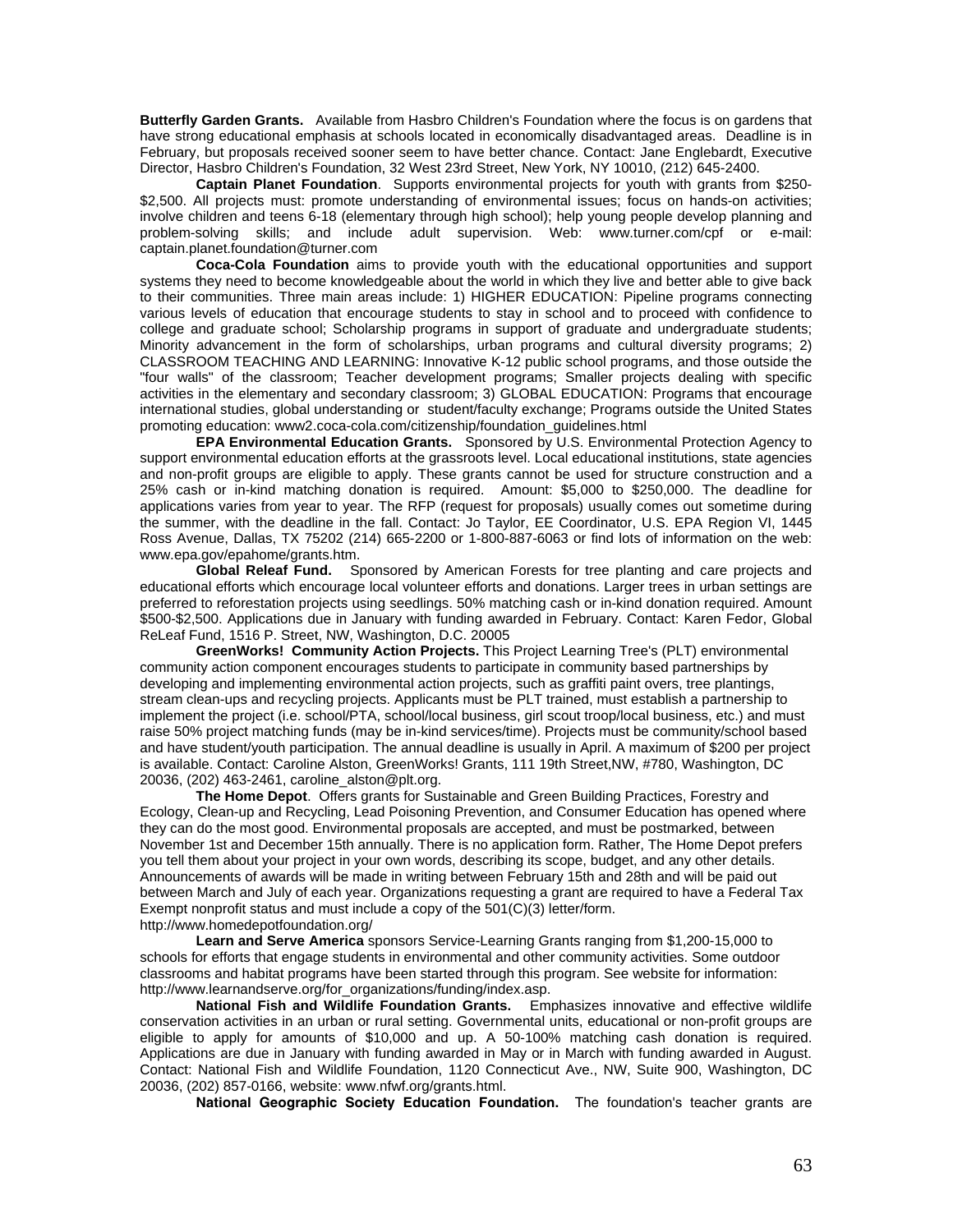awarded to educators to facilitate their work in the classroom, school, district, and/or community. Projects that feature outreach to urban areas are particularly encouraged. In accordance with its mission, the foundation seeks to fund projects in either of two broad categories: 1) promoting geographic knowledge through education, and 2) promoting stewardship of natural and cultural resources. Applications are accepted from any current teacher or administrator in an accredited K-12 school within the United States. Website: [http://www.nationalgeographic.com/education/teacher\\_community/get\\_grant.html](http://www.nationalgeographic.com/education/teacher_community/get_grant.html)

 **Newman's Own.** Grants are awarded annually to organizations that focus on children and youth, health, education, the elderly, the environment, the arts, literacy,substance abuse education, and programs for the needy. U.S.-based 501(c)(3)organizations, schools, hospitals, and other public-benefit institutions are eligible to apply. Grant guidelines are available at: www.newmansown.com/5b1\_grants.html

 **OGE Energy Corp.** Offers K-12 public school teachers grants of up to \$1,000 to teachers at in OG&E and Enogex service territories in Oklahoma and Western Arkansas. Any creative project, which deals with reading, mathematics or science, will be considered. Grants are available to public school teachers of grades K-12. Grant applications for the 2006-2007 school year must be typed and returned not later than 5:00 PM, May 31, 2006. Details online at: http://www.oge.com/about-us/tg/tg-overview.asp or by calling 1-877-775-7797.

 **Outdoor Classroom Grant Program** is a partnership of the Lowe's Charitable and Educational Foundation, International Paper and the International Paper Foundation, and NATIONAL GEOGRAPHIC EXPLORER classroom magazine. As part of Lowe's continued commitment to public education, Lowe's will provide more than \$200,000 in outdoor classroom grants to benefit public schools nationwide. Teachers may apply for grants up to \$2,000 by visiting www.Lowes.com/outdoorclassroom. For school districts with major outdoor classroom projects, grants may be awarded for up to \$20,000. All K-12 public schools in the United States (except Puerto Rico) are eligible to apply for a grant.

 **Pathways to Nature**. Grants to enhance environmental education activities and bird/wildlife viewing opportunities at significant nature tourism destinations in the United States and Canada are being offered by the Pathways to Nature Conservation Fund. Projects of interest include, but are not limited to, boardwalks, viewing platforms and blinds, educational displays, and interactive exhibits. Grantees must match Pathways to Nature Conservation Fund awards with a minimum 1:1 ratio of third party cash or contributed goods and services. Wild Birds Unlimited stores in partnership with the National Fish and Wildlife Foundation sponsor the Fund. Application deadline: December 1st. For more information contact Peter Stangel (404) 679-7099 or [stangel@nfwf.org.](mailto:stangel@nfwf.org) Website: [www.pathwaystonature.com/](http://www.pathwaystonature.com/)

 **PEW Charitable Trusts.** Another large, national charitable foundation with interests in environmental education projects, totaling more than \$1 million. Contact: One Commerce Square, 2005 Market Street. Suite 1700, Philadelphia, PA 19103-7017, (215) 575-9050, website: www.pewtrusts.com

 **PG&E National Energy Group Annual Environmental Education Grant program**. Grants ranging from \$5,000 to \$10,000 will be awarded for innovative programs that encourage and support educating young people about the environment. Those eligible to apply for grants include K-12 schools, nonprofit organizations engaged in educational projects related to earth science, conservation and the environment, and teacher training programs with hands-on student activities that focus on earth science and environmental education projects. Application guidelines at: www.neg.pge.com/grantProgram.html

**Prudential Spirit of Community Awards.** Recognize outstanding community service by young people in grades 5 -12. To be eligible, a young person must be in grades 5 through 12 as of the last weekday in October during the applying year; have engaged in a volunteer activity that occurred at least partly during the twelve months prior to the date of application; and complete an application form and submit it to a school principal or the head of an officially designated local organization. Website: www.principals.org/awards/prudential.cfm

**Starbucks Foundation Grants**. Letters of Inquiry are reviewed twice per year during two periods: February 1st - March 1st and August 1st - September 1st. Starbucks Giving Voice Grant funds programs for youth that integrate literacy with personal and civic action in the communities where they live. Grants range from \$5,000-\$20,000.<http://www.starbucks.com/aboutus/grantinfo.asp>

 **State Farm Good Neighbor Service-Learning Awards**. Enable youth and educators to bring positive benefits of service-learning to more young people. This grant is for both young people ages 5-25 and teachers to implement service-learning projects for National Youth Service Day 2003. Grants from \$500 to \$1,500 each are available for young people and teachers to engage classes.

 The **AT&T CARES Youth Service Action Fund** was created to provide direct assistance to youth and youth organizations to lead signature service or service-learning projects during National Youth Service Day and beyond. Fifty grants of \$500 are available to address unmet needs and problems in their communities. Website: www.ysa.org/awards/award\_grant.cfm

 **Toshiba America Foundation Grants.** The Toshiba America Foundation encourages programs, projects and activities that have the potential to improve classroom teaching and learning of science, mathematics and the science and mathematics of technology. Funding is available for private and public